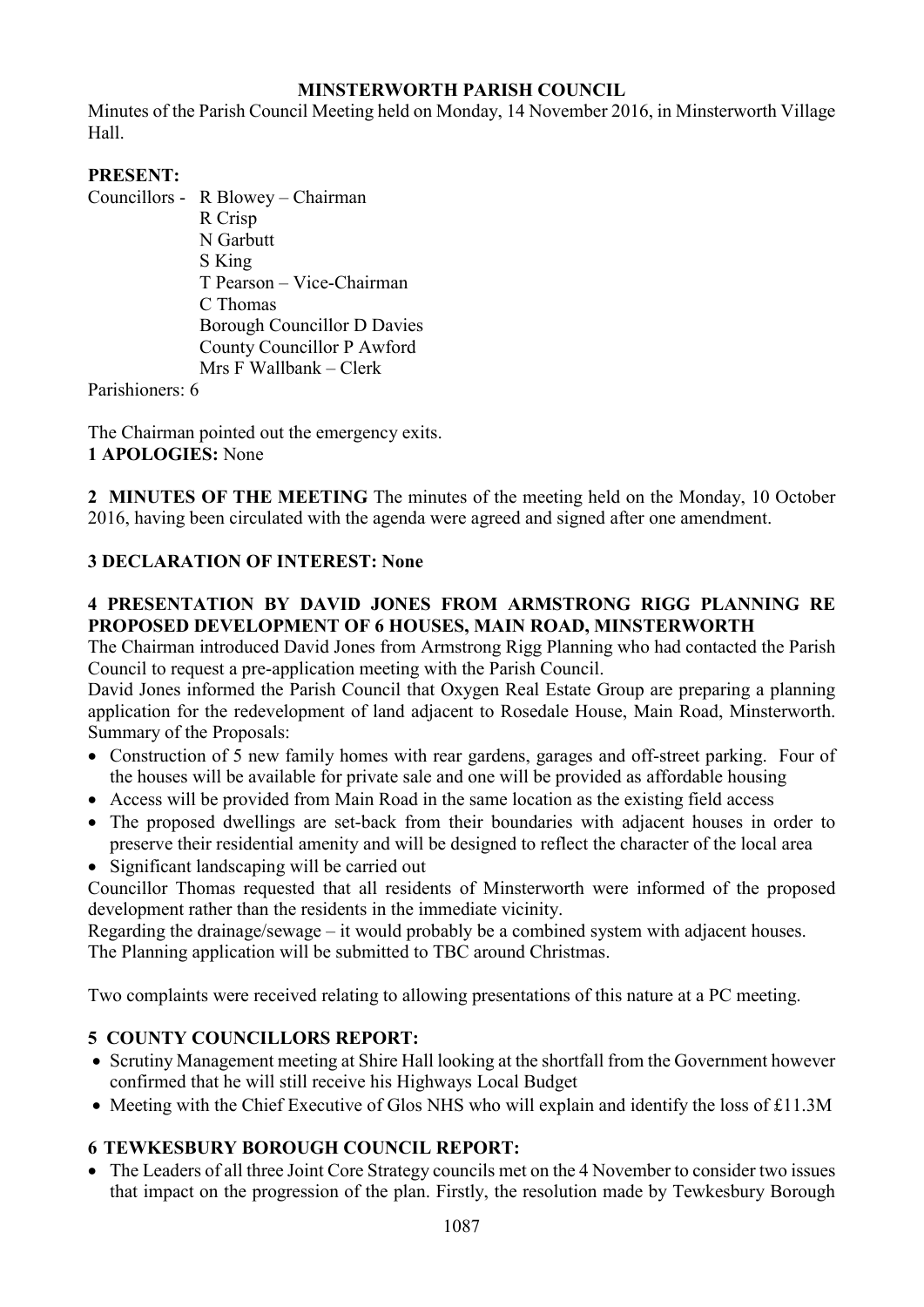Council to consider a plan without the Twigworth part of the Twigworth and Innsworth strategic allocation. And secondly, confirmation from the MOD and the Defence Infrastructure Organisation that a significant portion of the MoD site in Ashchurch will not be released for housing. In considering these issues, the Leaders recognise the importance of continuing to work together in partnership to deliver a sound JCS which meets the needs of all three council areas.

## **7 PUBLIC COMMENT (MAX 10 MINUTES)** Received

#### **8 PLANNING**

#### **8.1 Applications:**

**16/01115/FUL - Ham Green Cottage Minsterworth: Erection of a replacement dwelling**  Comments to Tewkesbury Borough Council:

The Parish Council **supports** this application

**8.2 TBC Decisions: 16/00874/FUL** Copse Farm, Main Road, Minsterworth: Proposed mobile home to the main house to provide annexed accommodation - **Granted** 

### **8.3 Appeals/Appeal Decisions: None**

**8.4 Enforcement Matters: Pound Lane – Removal of established hedge:** The Chairman reported that Emily Pugh had informed him that the legal team at TBC had still to authorize the Hedgerow Replacement Notice although they have known about this since April. Borough Councillor Davies said he would look into the matter – Clerk to send him the trail of emails. It was agreed that the Clerk should also write to the Chief Executive.

**9.5 Apple Tree Archaeology**: The Chairman reported that when the PC commented on the Apple Tree planning application MPC requested a full archeology survey before proceeding. The Archaeological Evaluation and the Archaeological Desk Base documents are on the TBC website in the public domain. Several Councillors thought it was not appropriate to make further comments on the current planning application which was considering access to the site only.

### **9 FINANCIAL MATTERS**

#### **9.1 Accounts for payment and receipts:**  Mrs F J Wallbank

| $1$ v $1131$ J VV ditivating<br>Salary 1-30 November 2016                  | 358.54          |         |                   |
|----------------------------------------------------------------------------|-----------------|---------|-------------------|
| Less Tax                                                                   | 35.60           | 322.54  | Cheque No: 101377 |
| <b>Inland Revenue</b>                                                      |                 | 36.00   | Cheque No: 101378 |
| Parish Magazine Printing:                                                  |                 |         |                   |
| Printing The Villager                                                      |                 | 68.88   | Cheque No: 101379 |
| RBL Poppy Appeal – cost of wreath                                          |                 | 17.00   | Cheque No: 101380 |
| Minsterworth Village Hall: Meetings                                        |                 |         |                   |
| 10.10.16                                                                   |                 | 28.60   | Cheque No: 101381 |
| Helping Hands: Cost of two litter picking                                  |                 |         |                   |
| <b>Sticks</b>                                                              | 17.00           |         |                   |
|                                                                            | <b>VAT 3.40</b> | 20.40   | Cheque No: 101382 |
| <b>Total:</b>                                                              |                 | £493.42 |                   |
| <b>Receipts:</b>                                                           |                 |         |                   |
| Donations towards the cost of The Villager                                 |                 | 120.00  |                   |
| Total:                                                                     |                 | £120.00 |                   |
| <b>9.2 Financial Statement</b> for the month ended October 2016 was signed |                 |         |                   |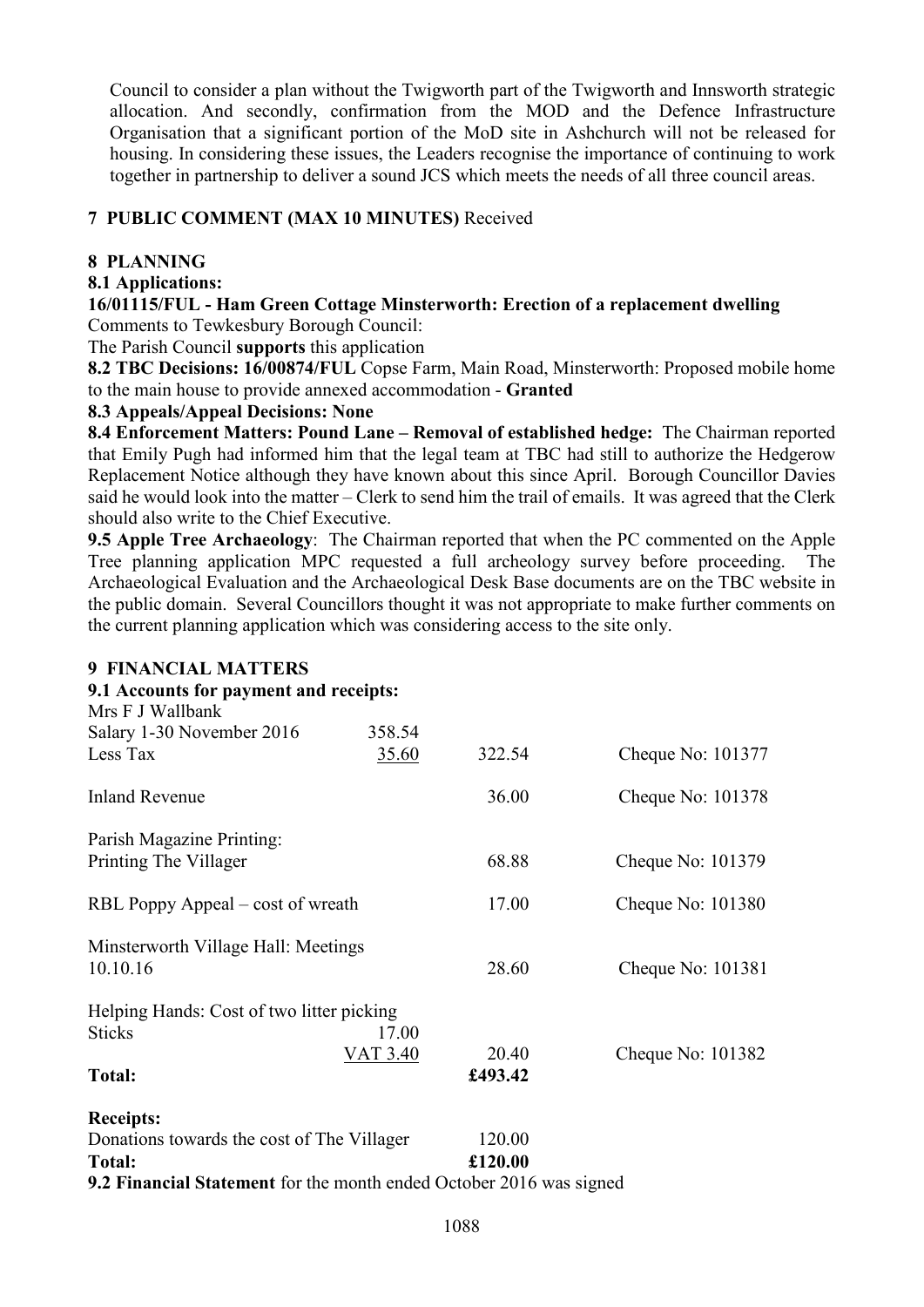**9.3 Community Safety Grants:** The Chairman reported that he had completed the grant application form along with quotations for the completion of the work and had submitted this to Fiona Halsey regarding the project for Calcotts Green. TBC has a grant pot of £10,000

**9.4 Budget for 2017/18 – Consider draft:** The Clerk circulated a draft agenda and took the Councillors through it. Councillors to consider further before finalising the precept at the December meeting.

## **10 MATTERS ARISING:**

## **10.1 Highway Matters:**

**VASS – Commissioners Funding:** The Chairman reported that he and Councillor Pearson had met with Rhodri Grey and County Councillor Awford for a site meeting to discuss the positioning of the posts to attach the VAS sign to. After a short discussion the following sites were agreed:

Westb – after M'worth sign just before Cathedral Close

Wesb – just after entrance to Eame Hill

Eastb – just after end of dual carriageway, before V hall, opposite Church Lane (access by parking in V Hall)

Eastb – the original suggested site just before Starcroft Lane was felt to be unsuitable, and this site was to be moved closer to Gloucester, just prior to the start of the houses on the left.

The next step is that these sites have to be surveyed by Highways to confirm their suitability and that all VASS signs would be purchased centrally. Chairman said he would write to Rhodri Grey.

**Central Road Islands:** These will be more difficult to have installed. The only one that Rhodri Grey would consider was at the end of Hygrove Lane. This was partly on the basis of a) high current volume of traffic flow from Hygrove Lane b) expanding traveller sites c) potential Hectors development d) Hygrove House soon to be opening as a care/rehab home.

**Possible Revision of Speed Limit through Village:** Rhodri Grey mentioned that with the number of new proposed developments in the central part of the village, it is possible that MPC could apply for a **40mph limit** through Minsterworth. Although the A48 is a trunk road, there are already plenty of restricted areas, eg W-o-S, Newnham, Blakeney etc.

**10.2 Affordable Housing Scheme:** The Chairman reported that progress was now being made.

**10.3 Service Village Forum**: Although the housing development at Twigworth is not happening and a reduced amount of housing at Ashchurch Councillor Davies said that currently there are no plans to increase the number of houses for Service Villages.

**10.4 Village Green:** Community Safety Grant being applied for see 9.3.

**10.5 Flood Resilience:** Nothing further to report

**10.6 Broadband:** Councillor Pearson said he was still trying to meet with Churcham Parish Council. There is a new survey that all parishioners should try to complete:

http://www.fastershire.com/news/article/97/2016/10/25/have-your-say!-survey-of-broadband-

availability-across-herefordshire-and-gloucestershire This survey will apparently inform the provision of broadband under the next phase of Fastershire and therefore parishioners should be encouraged to take part. Link in the December edition of The Villager.

**10.7 Report from Village Hall Representative:** Nothing to report.

**10.8 Councillor Vacancy**: The Clerk reported Mr Marshall had withdrawn his application due to other commitments and therefore there were two candidates Terry Bourne and Chris Elias. A secret ballot was carried out and Chris Elias was the successful candidate. The Chairman expressed his thanks to Mr Bourne for his continued interest and support of Minsterworth Parish Council.

**10.9 Tackling dog fouling: Environmental Warden proposal:** TBC are reviewing this matter further as on initial consultations with Parish and Town Councils it would appear that employing an Environmental Warden may not be appropriate.

# **11 CORRESPONDENCE:**

11.1 TBC: Payphone Removal Consultation – BT are consulting on the removal of payphones through the County and they are proposing to decommission and remove the one in the Wild Goose Layby –